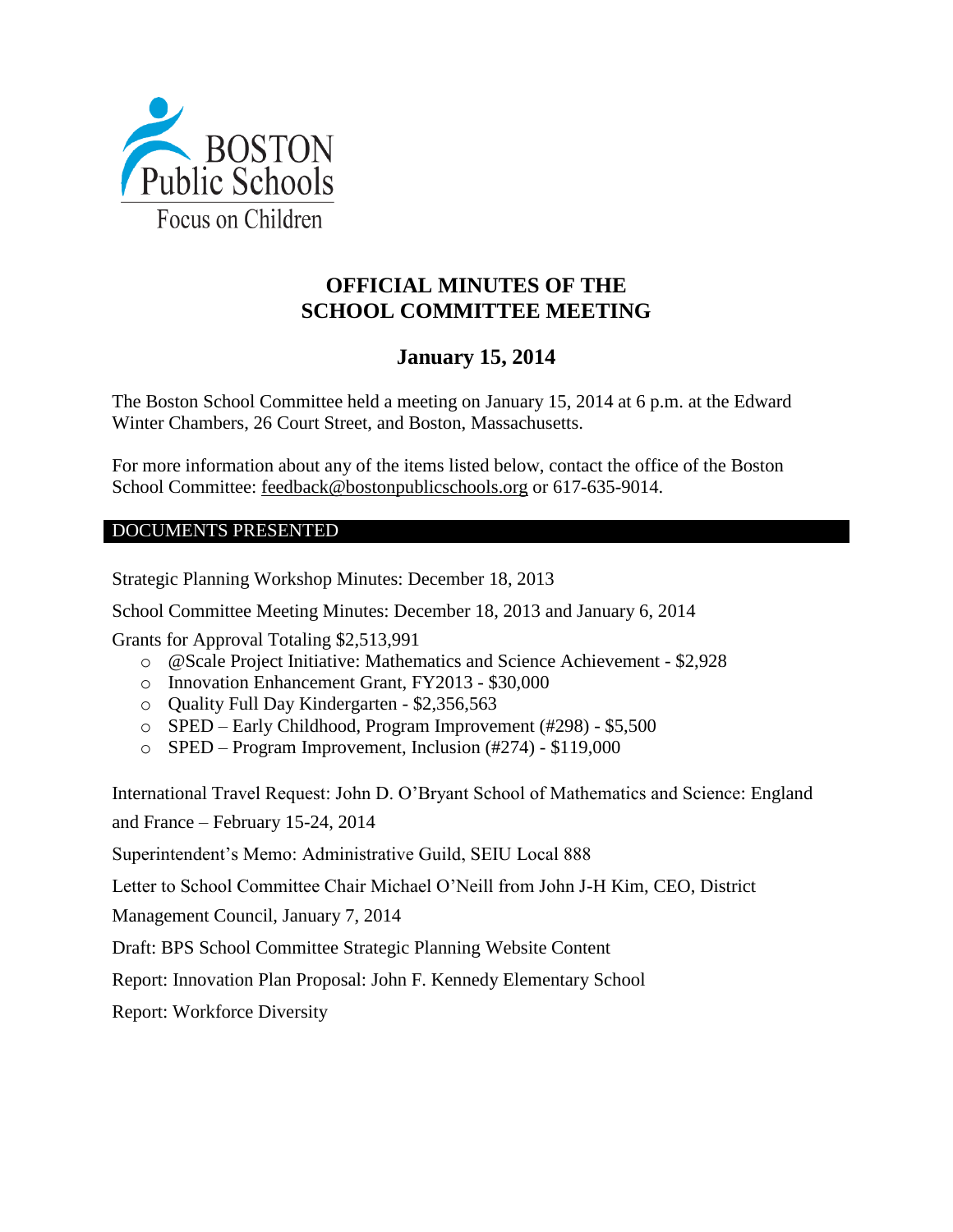#### ATTENDANCE

School Committee Members Present: Chairperson Michael O'Neill; Meg Campbell; Dr. Hardin Coleman; Michael Loconto; Margaret McKenna; and student representative Ayomide Olumuyiwa.

School Committee Members Absent: Vice-Chairperson Claudio Martinez; and Rev. Gregory G. Groover.

# CALL TO ORDER

Mr. O'Neill called the meeting to order and led the pledge of allegiance. He announced that the meeting was being broadcast live by Boston City TV (Comcast Channel 24 and RCN Channel 13) in cooperation with BNN-TV and would be rebroadcast at a later date.

## APPROVAL OF SCHOOL COMMITTEE MEETING MINUTES

The School Committee approved by unanimous consent the minutes of the December 18, 2014 School Committee strategic planning workshop, December 18, 2014 School Committee meeting and January 6, 2014 annual organizational meeting.

## SUPERINTENDENT'S REPORT

The Superintendent congratulated Dr. Coleman and Mr. Loconto on their appointment to the School Committee. He also thanked former School Committee member Mary Tamer for her service, noting her contributions to expanding inclusion and her work on the Mayor's External Advisory Committee on School Choice.

On February 5, the Superintendent will present his preliminary Fiscal Year 2015 budget recommendation to the School Committee. Mayor Walsh expects to increase the City's funding by approximately \$36 million, bringing BPS's total to \$973.3 million in FY15. Rising costs and significant decreases in state and federal funding, however, will present the district with difficult budget challenges. In addition, the district must correct the imbalance of last year's enrollment projections.

The Superintendent has established a hiring freeze for non-teaching positions and is exploring significant reductions in central departments in order to minimize the impact on schools and school programs that directly benefit students.

On January 16 and 17, BPS will hold its annual Martin Luther King, Jr. celebration with an arts showcase at Northeastern University's Blackman Auditorium and a concert at the House of Blues.

On January 18, the Office of Family and Student Engagement will host is Parent University Winter Session at the Curry Center at Northeastern University.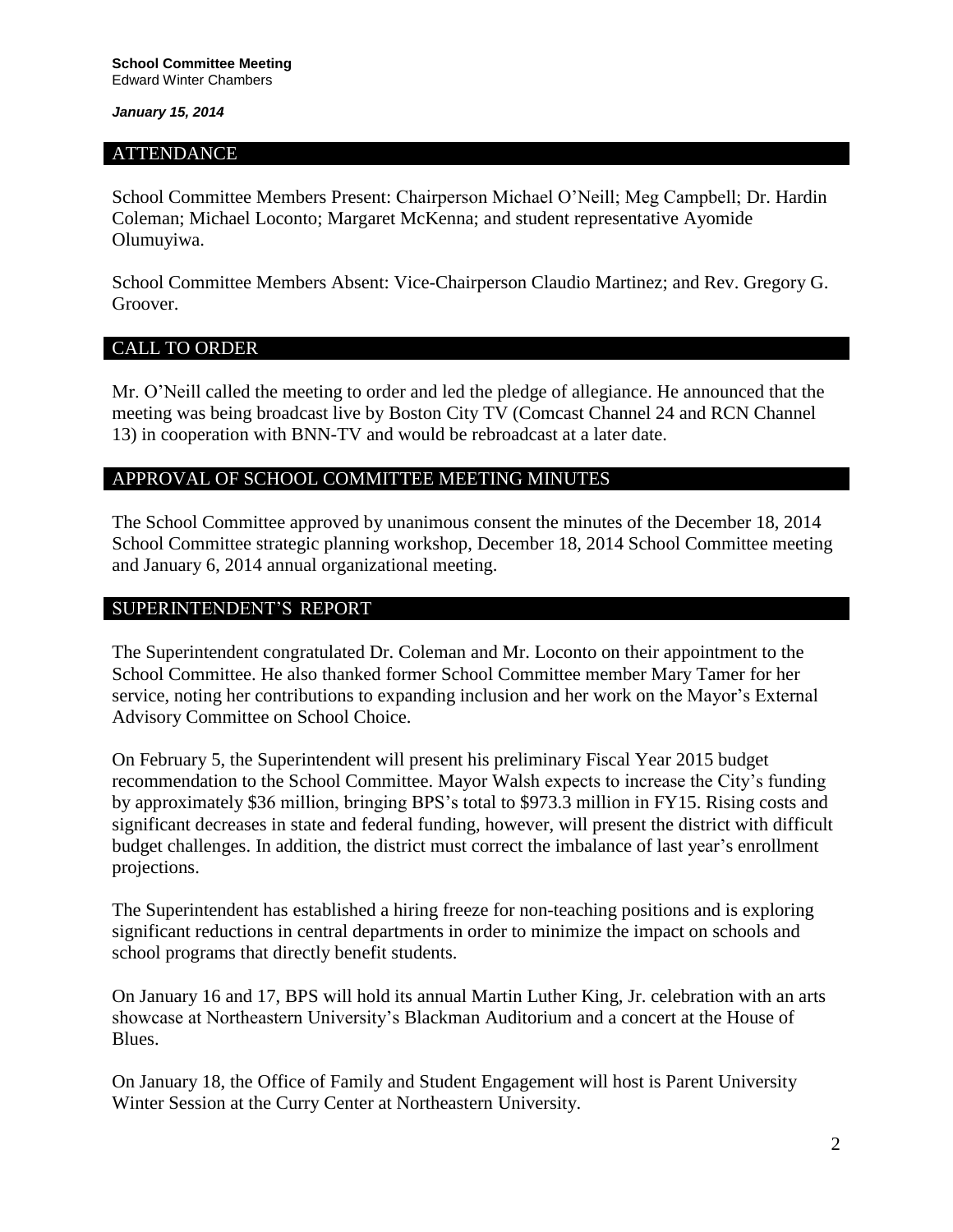BPS teachers Wai Chin Ng of the Josiah Quincy Elementary School and Angela Palo of the Horace Mann School for the Deaf and Hard of Hearing were recently awarded Raytheon's "Engineering is Elementary" Teaching scholarships.

Ninety percent of school leaders have completed their formative assessments, a substantial improvement over last year.

The Superintendent presented the following draft diversity mission and invited feedback: *Boston Public Schools is committed to achieving, developing and maintaining a workforce reflective of the rich diversity of our students, and is specifically focused on the recruitment, hiring and retention of teachers, administrators and district leadership representative of the diversity of our students.*

The Superintendent wished Victoria Mitchell, secretary to the School Committee, a happy birthday, and thanked his long-time staff assistant Mary Fitzgerald, who is retiring after 32 years of service.

Ms. Campbell welcomed Mr. Loconto and George Perry, advisor to Mayor Walsh. She also thanked Ms. Tamer for her service.

The Committee voted by unanimous consent to accept the Superintendent's Report.

## GENERAL PUBLIC COMMENT

John St. Amand, vice chair, Boston Special Education Parents Advisory Council (SpedPac), testified regarding special education issues.

Gloria Wornum, student, Edward M. Kennedy Academy for Health Careers and members, Boston Student Advisory Council, testified regarding the superintendent search process.

Carolyn Kain, chair, Boston Special Education Parents Advisory Council (SpedPac), testified regarding special education issues.

Fred Driscoll, Dean, College of Engineering and Technology, Wentworth Institute of Technology, testified regarding the John F. Kennedy Elementary School Innovation Plan.

Anita Cooper, parent, John F. Kennedy Elementary School, testified regarding the school's Innovation Plan.

Karen Shultz, teacher, John F. Kennedy Elementary School, testified regarding the school's Innovation Plan.

Hector Soto, teacher, John F. Kennedy Elementary School, testified regarding the school's Innovation Plan.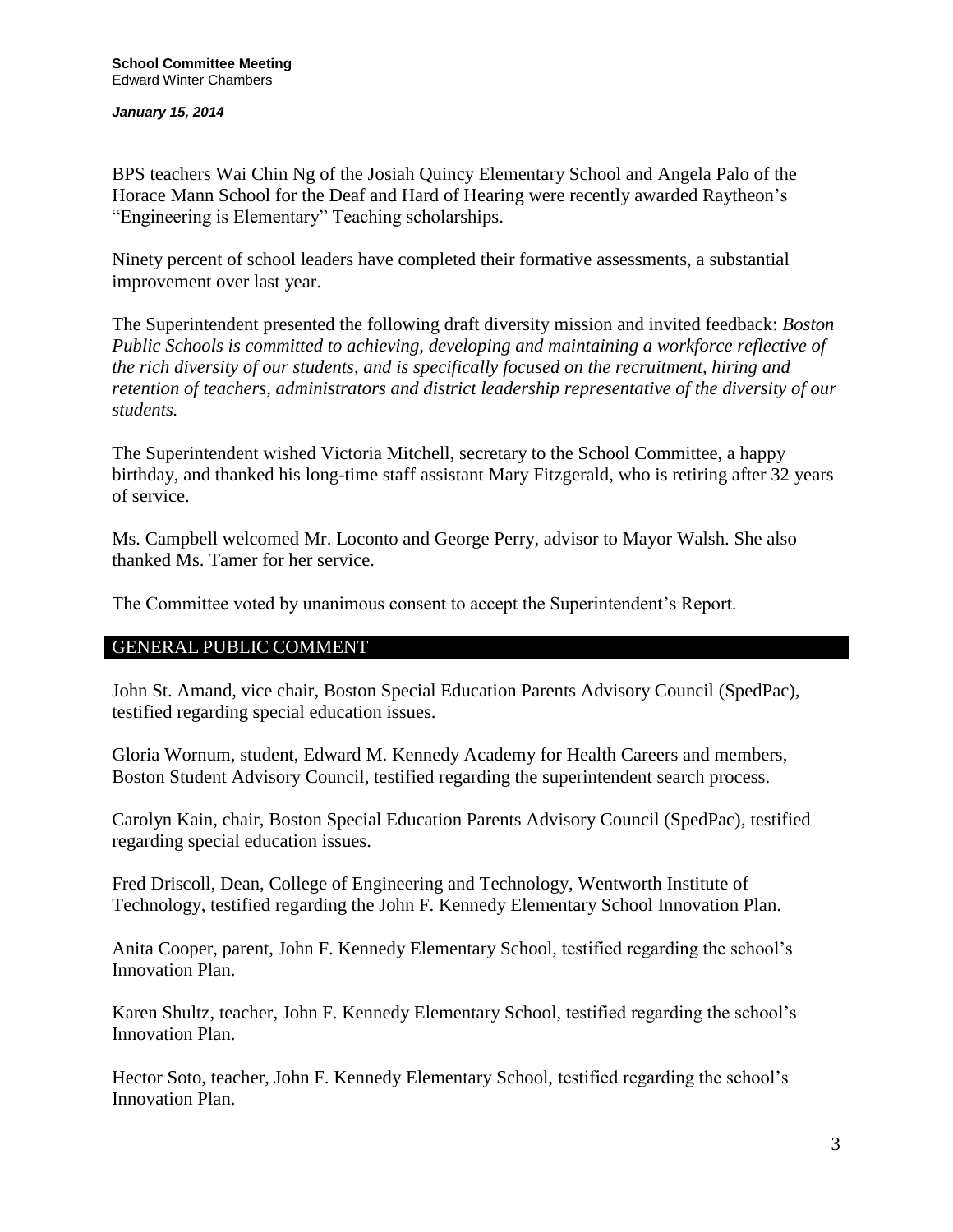Sabastian Downs, member, Boston Schoolyard Initiative Leadership Committee, testified regarding the accomplishments and future of the Boston Schoolyard Initiative.

Mary Pierce, parent, Boston Teachers Union K-8 Pilot School, testified reading the school's proposed budget for Fiscal Year 2015.

Liz Anderson, program director, City Sprouts, testified regarding outdoor classrooms.

Cynthia Dantas, parent, Boston Teachers Union K-8 Pilot School, testified reading the school's proposed budget for Fiscal Year 2015.

Karen Kast-McBride, parent, Washington Irving Middle School, testified regarding school budget projections.

# ACTION ITEMS

*Approved –* As part of the consent calendar, the School Committee approved by unanimous consent grants totaling \$2,513,991.

*Approved –* As part of the consent calendar, the School Committee approved by unanimous consent an international travel request for students from the John D. O'Bryant School of Mathematics and Science to travel to England and France from February 15-24, 2014.

*Approved –* On roll call, the School Committee unanimously approved a collective bargaining agreement between the Boston School Committee and the Administrative Guild, SEIU Local 888, for the years 2011-2013.

*Approved –* On roll call, the School Committee unanimously approved a collective bargaining agreement between the Boston School Committee and the Administrative Guild, SEIU Local 888, for the years 2013-2016.

*Approved –* On roll call, the School Committee unanimously approved a supplemental appropriation request in the amount of \$300,530 to cover the cost of the collective bargaining agreement between the Boston School Committee and the Administrative Guild, SEIU Local 888.

## REPORTS

*School Committee Strategic Planning Update –* Mr. O'Neill presented a brief update on the Committee's strategic planning process. The Committee presented its draft aspirational goals and priorities on December 18, 2013. The goals fit into the following broad thematic categories: increased student outcomes; improved school quality, strong district leadership/high-quality, action-oriented teachers and staff; effective resources allocation; and greater community engagement. The Committee will solicit feedback on the strategic vision through a series of public roundtable discussions, each featuring a public comment period. More information about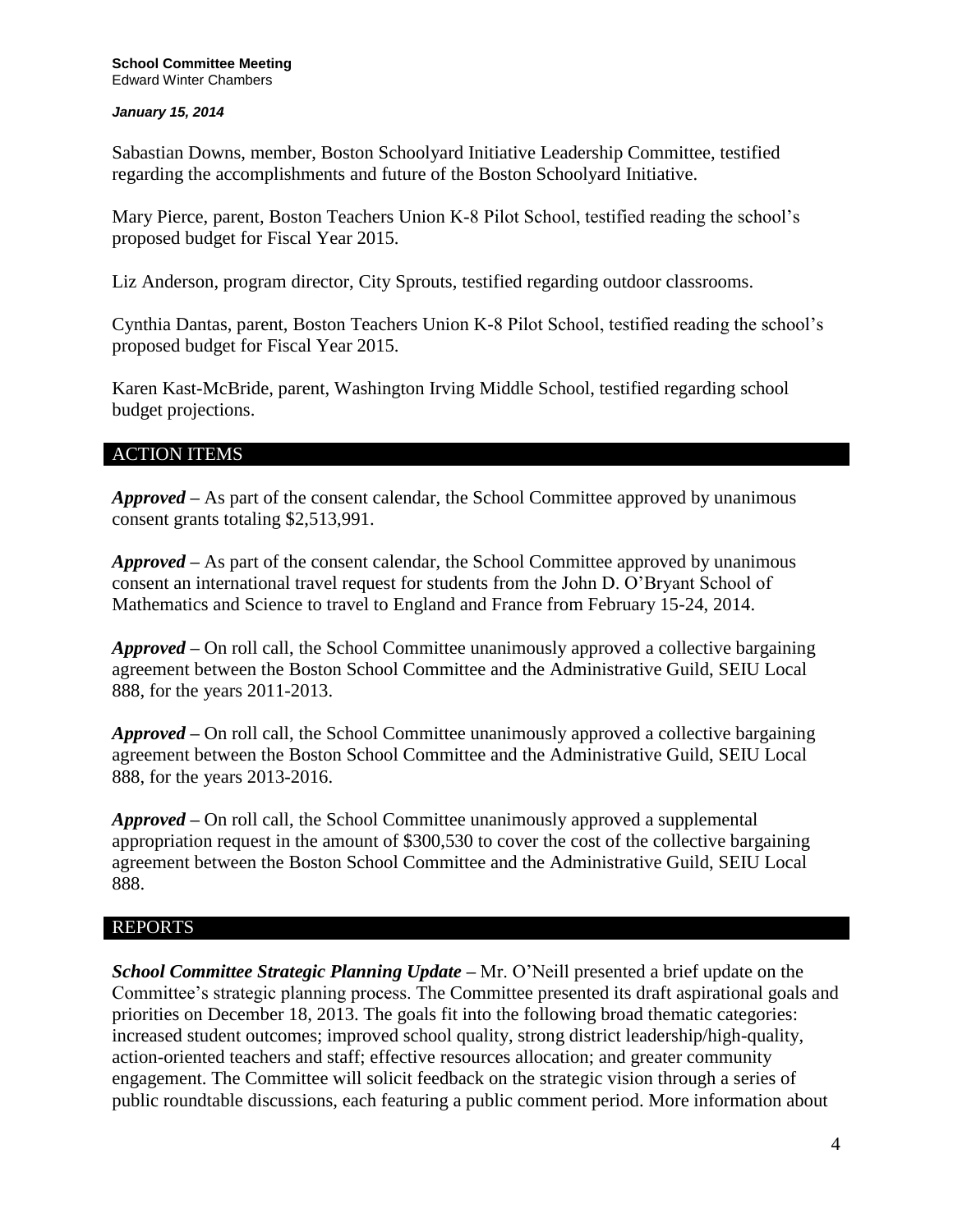the strategic planning process will be posted on the School Committee's web page at [www.bostonpublicschools.org.](http://www.bostonpublicschools.org/) Comments and suggestions can be emailed to [strategicvisionfeedback@bostonpublicschools.org.](mailto:strategicvisionfeedback@bostonpublicschools.org) Dr. Coleman and Mr. Loconto suggested creating thread discussions on social media, such as a Twitter hashtag.

*John F. Kennedy Elementary School Innovation Plan –* Jill Conrad, Senior Advisor for Human Capital Strategy, presented a brief overview of the Innovation Plan proposal for the John F. Kennedy Elementary School. Principal Waleska Landing-Rivera and teacher-leader Karen Scholz provided the Committee with details of the proposal.

School Committee members praised the work of the school's Innovation Committee and asked clarifying questions about the proposal. The Committee is scheduled to vote on the Innovation Plan proposal on January 29, 2014.

*Workforce Diversity –* Operating under the belief that diversity is crucial eliminating achievement gaps, Dr. Ross Wilson and Ceronne Daley of the Office of Human Capital (OHC) and Tanisha Sullivan, Chief Equity Officer, presented the Superintendent's plan to increase diversity in the BPS workforce. The Teacher Diversity Action Plan will attract and retain a highly qualified, diverse teaching force that better reflects the BPS student population. OHC will develop a three-year strategic plan focused in three distinct areas: workforce diversity, workforce inclusion and sustainability. As part of that strategy, BPS has launched an advertising campaign designed to attract a diverse group of highly qualified teachers from across the country. To provide accountability, performance evaluations will include an assessment of how school leaders are helping the district achieve its workforce diversity goals.

School Committee members praised the plan, calling it bold and long-overdue. Ms. Campbell suggested creating a program that provides novice teachers with housing opportunities. Mr. O'Neill noted that the Committee's draft strategic plan calls for a culturally competent workforce.

## PUBLIC COMMENT ON REPORTS

John Mudd, education advocate, testified regarding workforce diversity.

Michael Curry, president, Boston NAACP, testified regarding workforce diversity.

## NEW BUSINESS

Ms. McKenna and Ms. Campbell praised the Boston Schoolyard Initiative for transforming numerous BPS school yards over the past several years.

Mr. O'Neill noted that while Mayor Walsh has increased City funding for education, decreases in federal and state aid, together with rising costs, will necessitate significant budget adjustments and both central office and schools.